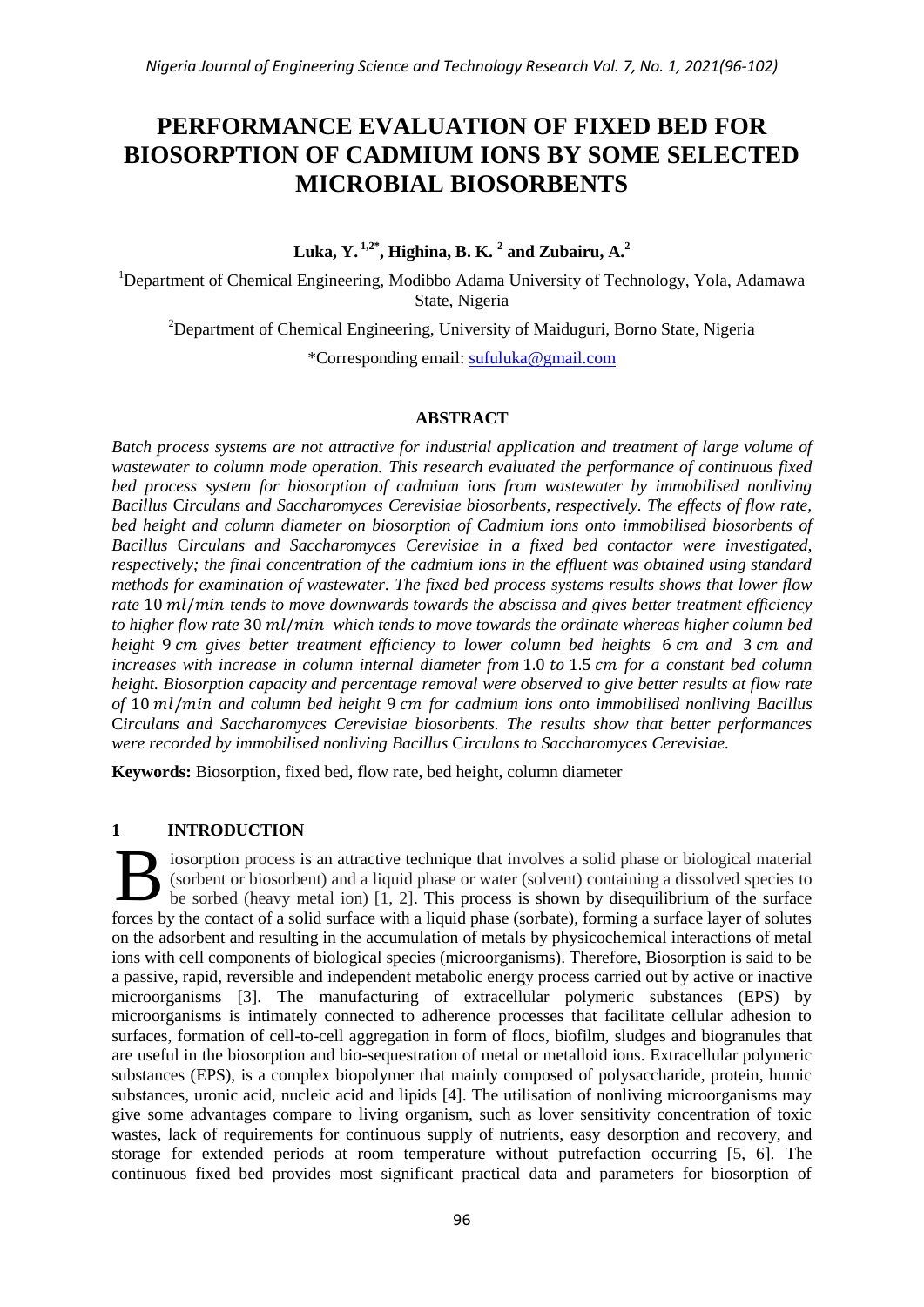biosorbate using any biosorbent of interest. They solution continuously enters and leaves the column, so that the complete equilibrium is never reached at any stage between the biosorbate in solution and the amount adsorbed. Equilibrium has to be continuously established each time the biosorbent meets fresh concentrations; therefore, equilibrium in continuous or column mode is referred as dynamic equilibrium [7]. Whereas, for Batch biosorption mode, the equilibrium attained is said to be static in nature, as it does not change further with time. The aim of this study is to determine the potential of immobilised nonliving Bacillus Circulans and Saccharomyces Cerevisiae to remediate Cadmium ions from wastewater in a continuous fixed bed process system.

# **2 MATERIALS AND METHODS**

# **2.1 Preparation of Solution and Serial Dilution**

An aqueous solution of Cadmium ions was prepared from Cadmium nitrate  $(Cd(NO<sub>3</sub>)<sub>2</sub>$ .  $4H<sub>2</sub>O$ ) with known concentration of 100 mg/l which served as synthetic wastewater. The Cadmium ions solution operating pH of  $7.0$  and  $6.0$  were achieved using  $0.1$  M NaOH or HCl for Bacillus Circulans and Saccharomyces Cerevisiae in the continuous fixed bed process system, respectively*.*

# **2.2 Immobilisation of Biosorbent**

Entrapment method that involved drop wise addition of biomass suspended in polymer matrix of 2%  $(w/v)$  sodium alginate solution and 5%  $(w/v)$  biomass was adapted [8, 9]. The beads were produced when the alginate biomass slurry was introduced drop wise into  $250$  ml of dissolve dehydrate 0.1 M CaCl<sub>2</sub> using 20 ml syringe for polymerisation. The resultant beads after production was kept using Haier Thermocool Refrigerator HRD – 231SX at 4 °C (freezer) in  $CaCl<sub>2</sub>$  solution for 12 to 14 h for hardening. It was then washed with  $500$  ml distilled water twice. The drained beads were spread on a dryer tray using GENLAB ENGLAND – N535 oven and kept at 80 to 100 °C for an hour and later adjusted to 40 °C till the whole beads were dried. After drying, each strain of immobilised biomass bead were kept inside tight bottle for future use as biosorbent.

# **2.3 The Fixed Bed Process Systems**

The continuous fixed bed experimental process system set up was adapted from Abdul Raffar *et al.* [10] and Yunnen *et al.* [11] with some modification. The first bed was made from a plexiglass tube with inner diameter 1.0 cm and height 30.0 cm while the second column was constructed from tube of inner diameter 1.5 cm and same height 30.0 cm as the first column. A layer of glass wool 1 cm was installed at the bottom and top of the bed. An immobilised biomass was served as biosorbent packed with different height (cm) varying from 3 to 9 cm for both *Bacillus circulans* and *Saccharomyces cerevisiae*, respectively. The effect of flow rate was evaluated by varying the flow rate from 10 to 30  $ml/min$ . The inlet tube was placed at the bottom of the column and the metal solution was pumped into the column using a peristaltic pump in an up-flow mode. The experiments were conducted at room temperature of 32 °C. The concentrations of Cadmium ions after biosorption *were evaluated using standard method for examination of water and wastewater* [12]. The concentration of the effluent stream of *Cadmium ions was detected each using VGP210-Atomic absorption spectroscopy.* Figure 1, shows the schematic presentation of the fixed bed contactor process system.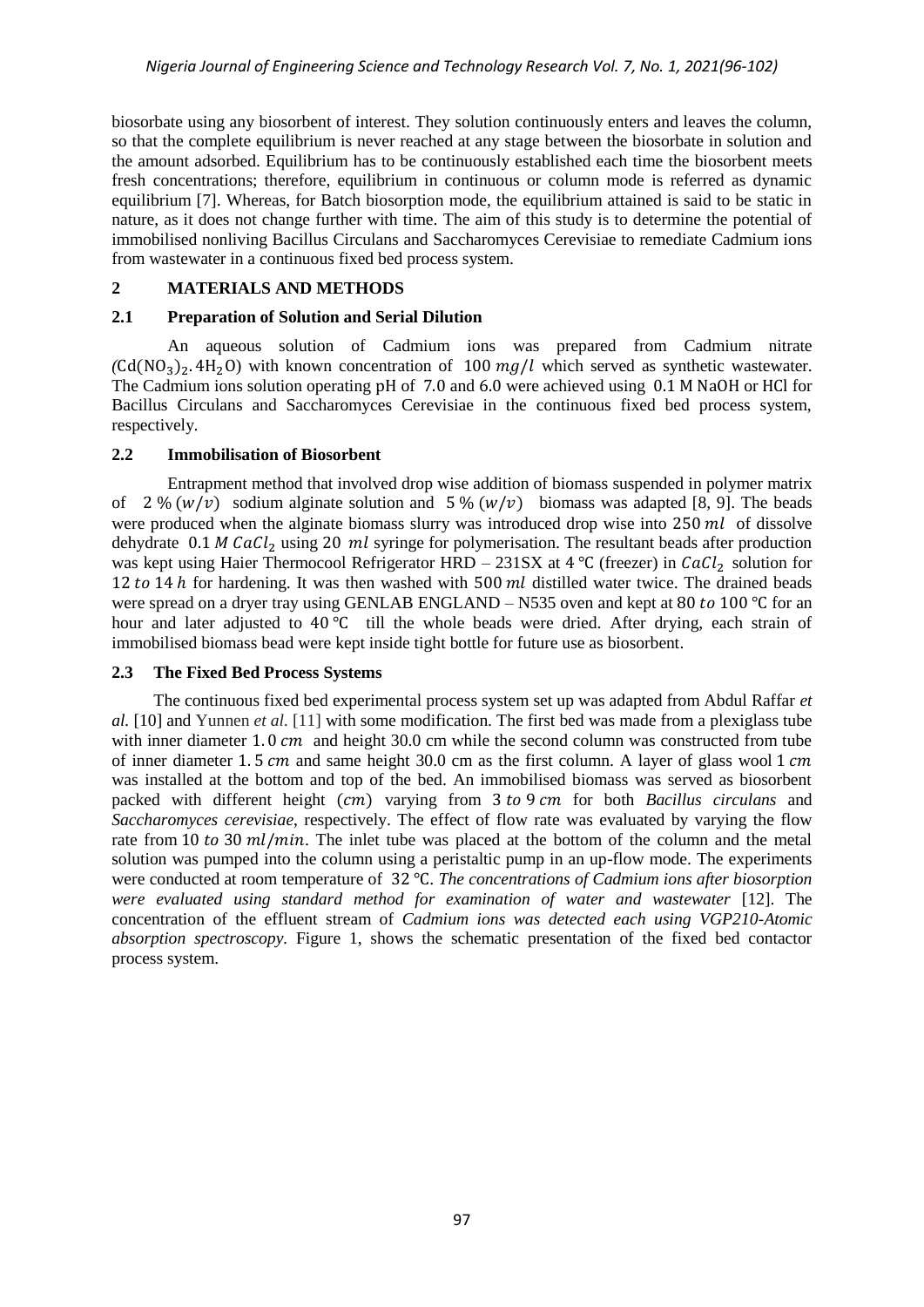



## **3 RESULTS AND DISCUSSION**

Results of some factors that affect the biosorption of cadmium ions onto *Bacillus circulans* and *Saccharomyces cerevisiae* in a continuous fixed bed process system are shown in Figures 2 to 7, respectively.

#### **3.1 Effect of Flow rate on Column Biosorption**

Effects of flow rate on column biosorption in a fixed bed process system are illustrated in Figures 2 to 5.



Figure 2. Effect of Flow rate for Cadmium ions Biosorption onto *Bacillus Circulans* and *Saccharomyces Cerevisiae* [H=9 cm, d=1.0 cm]

Figure 2 shows that if the biosorption occur under the same operating condition for a specific biosorbate onto biosorbent; the rate of mass transfer tends to increase with increase in flow rate leading to faster exhaustion of the biosorbent to that of lower flow rate. This is explained by Samuel *et al.* [13], where adapted bacterial consortia immobilised in alginate beads served as biosorbent for biosorption of chromium (IV) ions, where an increase in flow rate leads to faster exhaustion of the biosorbent. The flow rate 10  $ml/min$  for both cadmium ions onto Saccharomyces cerevisiae (Cd Y) and cadmium ions onto Bacillus circulans (Cd B) gave lower concentration of cadmium ions in the effluent to that of 20 ml/min and 30 ml/min after biosorption has taken place in the column. This indicate that lower flow rate gives more time for mass transfer into the pores of the biosorbents which permits the cadmium ions access to more binding sites within each biosorbent of Saccharomyces cerevisiae and Bacillus circulans.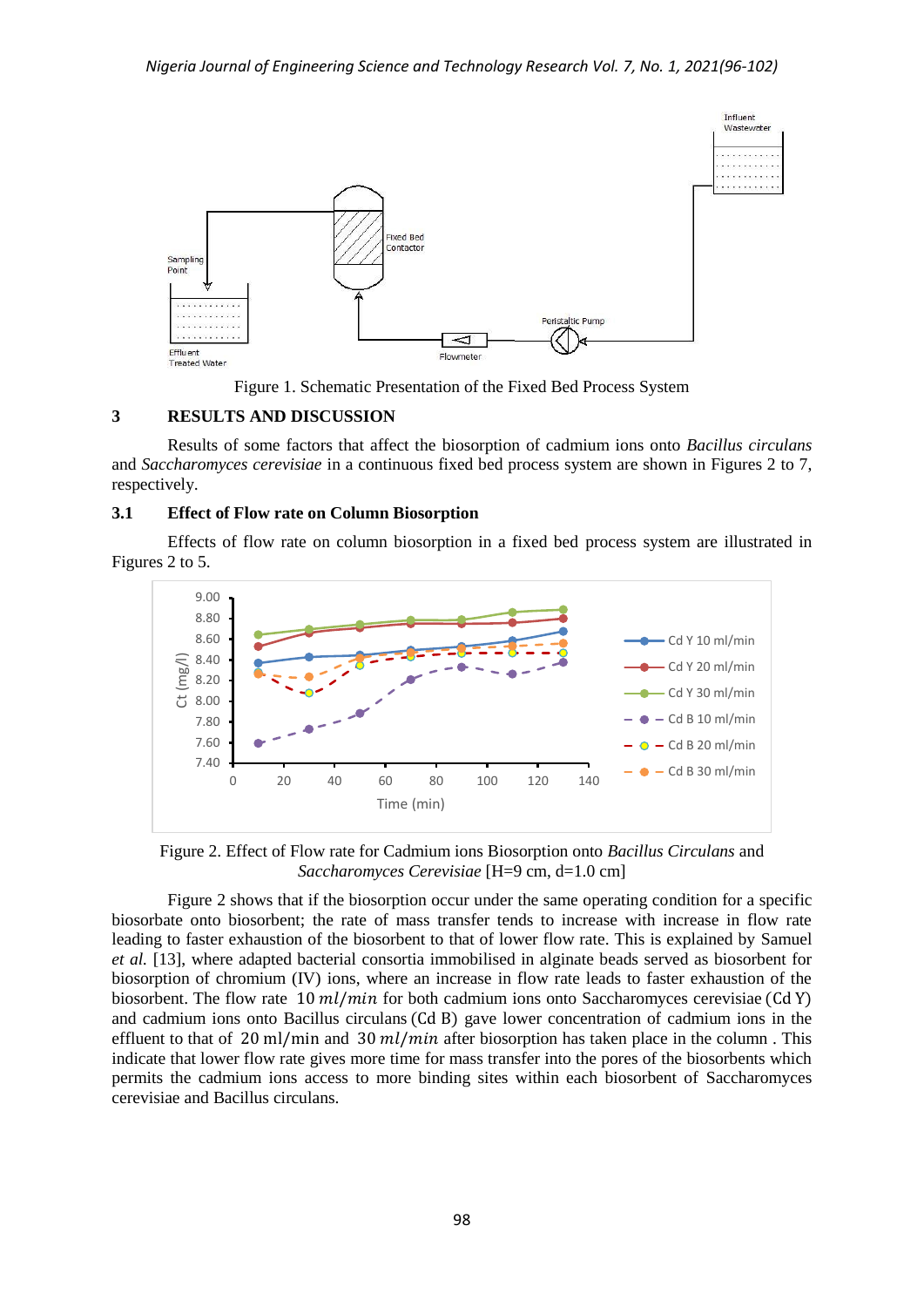

Figure 3. Breakthrough Curves for Cadmium ions Biosorption onto Bacillus Circulans and Saccharomyces. Cerevisiae [H=9 cm, d=1.0 cm]

Figure 3 shows that the breakthrough curve plot of higher flow rate tends to move towards the ordinate and above that of lower flow rate which tends to move downwards toward the abscissa. This also confirmed that flow rate 10 ml/min for both cadmium ions onto *Saccharomyces cerevisiae*  $(CdY)$  and cadmium ions onto *Bacillus circulans*  $(CdB)$  gave lower concentration of cadmium ions in the effluent to that of  $20$  ml/min and  $30$  ml/min after biosorption has taken place in the column.



Figure 4. Biosorption Capacity of Cadmium ions onto Bacillus Circulans and Saccharomyces Cerevisiae [H=9 cm, d=1.0 cm]



Figure 5. Removal Percentage of Cadmium ions Biosorption onto Bacillus Circulans and Saccharomyces Cerevisiae [H=9 cm, d=1.0 cm]

The fixed bed investigation on biosorption capacity and removal percentage of cadmium ions are presented in Figures 4 and 5, respectively. Biosorption capacity and percentage removal were also observed to give better results at flow rate of 10  $ml/min$  for cadmium ions onto *Saccharomyces*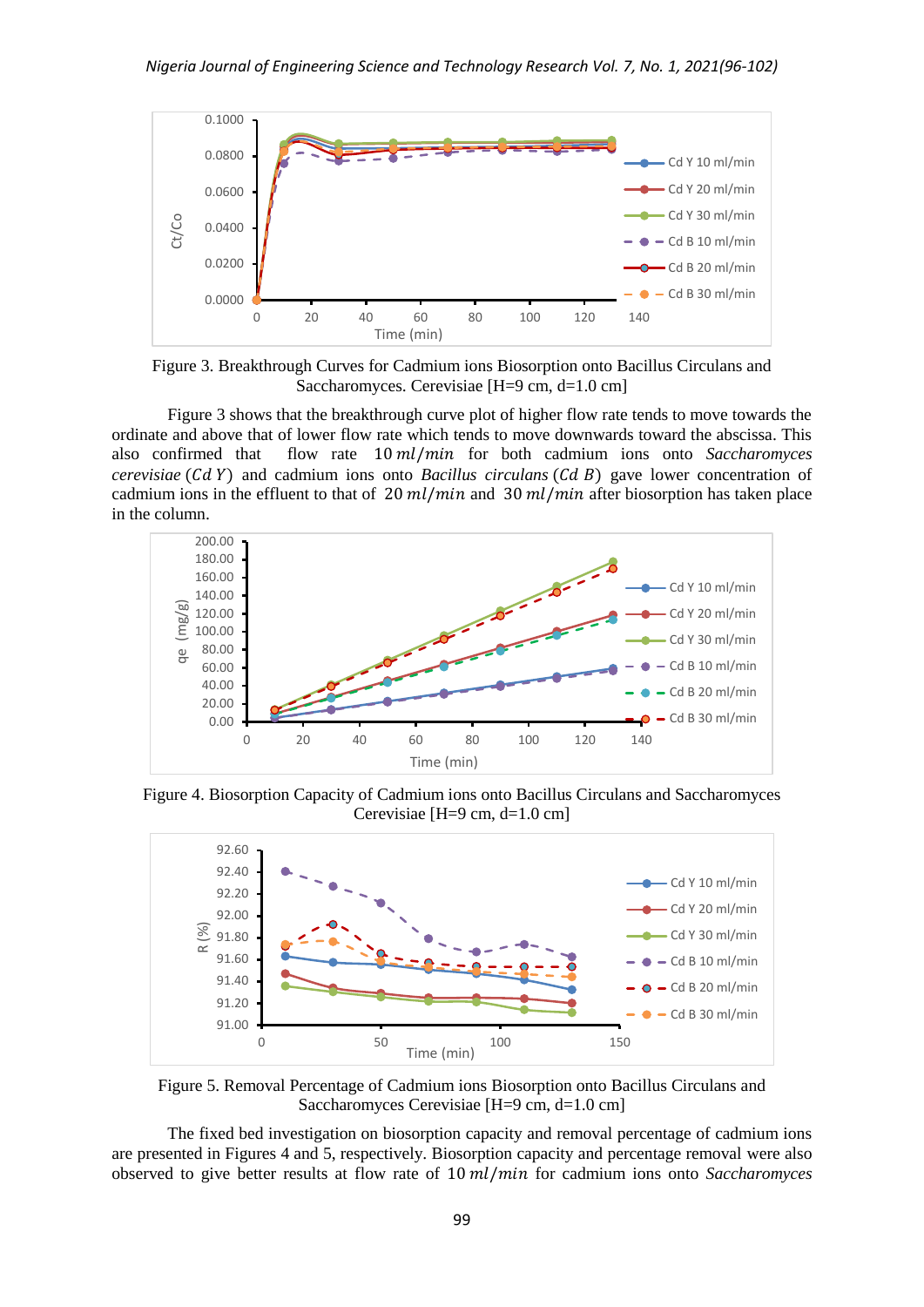*cerevisiae* (Cd Y) and Bacillus *circulans* (Cd B). The results of this study also show similarity to that obtained by Cruz-Olivares *et al.* [14], where lead ions biosorption onto residue of allspice in a fixed bed column confirmed lower flow rate give more time for mass transfer in the pores of biosorbent resulting in better performance than higher flow rate. Biosorption of cadmium ions onto *Bacillus circulans*  $(Cd B)$  at different flow rate under investigation gave a better result to that of cadmium ions onto *Saccharomyces cerevisiae* (Cd Y).

### **3.2 Effect of Bed Height on Column Biosorption**

Effect of bed column height for cadmium ions biosorption in a fixed bed is presented in Figure 6.



Figure 6. Effect of Bed Height for Cadmium ions Biosorption onto Bacillus Circulans and Saccharomyces Cerevisiae [Q=10 ml/min, d=1.0 cm]

The height of the column was investigated at 9, 6 and 3  $cm$  to test its effect for further scale up of the bed due to availability of the microbial biosorbent. It was found that as the height of bed column increases so does the performance of the column increases. This might be due to increase in the surface area and the availability of more binding site on *Saccharomyces cerevisiae* as well as *Bacillus circulans* biosorbents. These results concur with what was obtained by Abdul Raffar *et al.* [10], where biosorption of copper ions onto immobilised *Saccharomyces cerevisiae* in a packed bed column give better treatment at the high height. The final concentrations of the cadmium ions in effluent were recorded to be lower for 9 cm bed height for both cadmium ions onto *Saccharomyces cerevisiae* (Cd Y) and cadmium ions onto *Bacillus circulans* (Cd B). Above all, better performance was observed with cadmium ions onto *Bacillus circulans* (*Cd B*) for each bed height investigated.

#### **3.3 Effect of Column Diameter on Biosorption**

Effects of column diameter for cadmium ions biosorption onto *saccharomyces cerevisiae* and *bacillus circulans* are presented in Figure 7.



Figure 7. Effect of Column Diameter for Cadmium ions Biosorption onto Bacillus Circulans and Saccharomyces Cerevisiae [Q=10 ml/min, H=3 cm]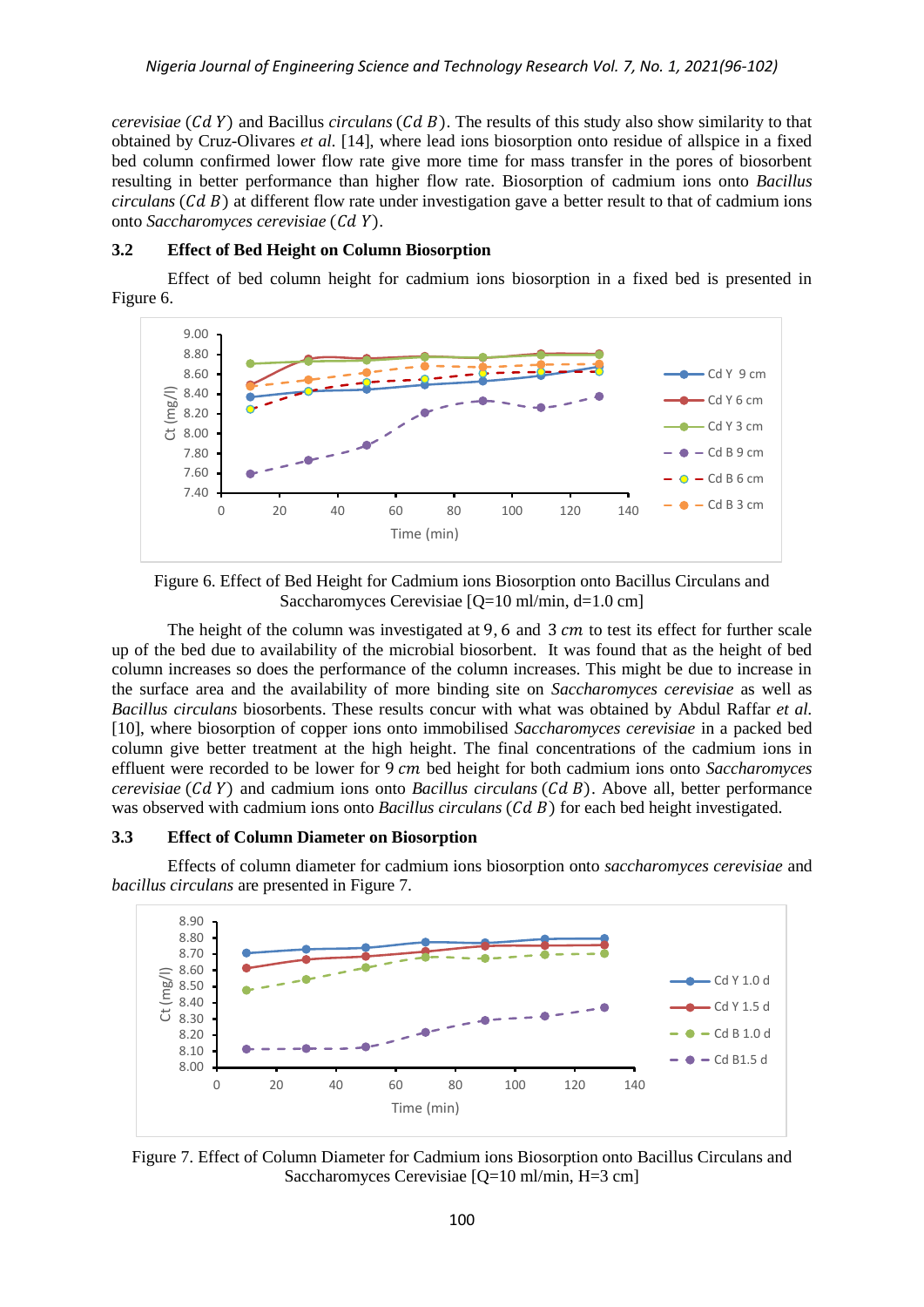#### *Nigeria Journal of Engineering Science and Technology Research Vol. 7, No. 1, 2021(96-102)*

A constant bed column height  $3 \, \text{cm}$  were maintained for two different columns of internal diameter 1.0 cm and 1.5 cm denoted by 1.0 d and 1.5 d as shown in Figure 7, respectively. It was established that cadmium ions biosorption in a fixed bed increases with increase in column internal diameter for a constant bed column height. This might also be as a result of increase in surface area and presence of more binding site for cadmium ions biosorption onto the two different biosorbent under investigation. This is in agreement with what was reported by Kariuki *et al.* [15] that increasing the biomass dosage progressively increases the biosorption sites for the biosorbate. *Bacillus Circulans*  with column bed diameter 1.5  $cm$  gives better results for biosorption of cadmium compared to that of Saccharomyces Cerevisiae.

## **4 CONCLUSIONS**

The investigations revealed that continuous fixed bed experimental process system could be used for biosorption of cadmium ions at room temperature of  $32^{\circ}$ C using immobilised nonliving *Bacillus Circulans* and *Saccharomyces Cerevisiae* as biosorbents. The immobilised nonliving *Bacillus Circulans* gives better performance to immobilised nonliving *Saccharomyces Cerevisiae* in all the analysis carried out with respect to effect of flow rate, bed height and column diameter on biosorption of Cadmium ions. Lower flow rate shows better performance to higher flow rate; whereas higher biosorbent dosage demonstrates better performance to lower biosorbent dosage has clearly depicted by column bed height and column internal diameter for cadmium ions onto *Bacillus Circulans* and *Saccharomyces Cerevisiae*.

### **REFERENCES**

- 1. Asfaram, A., Ghaedi, M., Ghezelbash, G.R., Dil, E.A., Tyagi, I., Agarwal, S. and Gupta, V.K. (2016). Biosorption of Malachite Green by Novel Biosorbent *Yarrowia Lipolyticaisf7*: Application of Response Surface Methodology. *Journal of Molecular Liquids,* vol. 214, pp. 249-258.
- 2. Nadeem, R., Manzoor, Q., Iqbal, M. and Nisar, J. (2016). Biosorption of Pb (II) onto Immobilized and Native Mangifera Indica Waste Biomass. *Journal of Industrial and Engineering Chemistry,* vol. 35, pp. 185-194.
- 3. Vendruscolo, F., Ferreira, G.L.R., Filho, N.R.A. (2017). Biosorption of Hexavalent Chromium by Microorganisms: A Review Paper. *International Biodeterioration and Biodegradation,* vol. 119, pp. 87-95.
- 4. Oyetibo, G.O., Miyauchi, K., Huang, Y., Chien, M.F., Ilori, M.O., Amund, O.O., Endo, G. (2017). Biotechnological Remedies for The Estuarine Environment Polluted with Heavy Metals and Persistent Organic Pollutants. *International Biodeterioration and Biodegradation,* vol. 119, pp. 614-625.
- 5. Macek, T. and Mackova, M. (2011). Potential of Biosorption Technology: In Kotrba, P., Mackova, M. and Urbanek, V. (Eds.), Microbial Biosorption of Metals, *Springer Science+Business Media B.V*., pp. 7-17.
- 6. Colak, F., Olgun, A., Atar, N. and Yazıcıog˘lu, D. (2013). Heavy Metal Resistances and Biosorptive Behaviors of *Paenibacillus Polymyxa*: Batch and Column Studies. *Journal of Industrial and Engineering Chemistry*, vol. 19, pp. 863-869.
- 7. Hossain, M.A. (2013). Development of Novel Biosorbents in Removing Heavy Metals from Aqueous Solution, PhD Thesis, Environmental Engineering, School of Civil and Environmental Engineering, Faculty of Engineering and Information Technology, University of Technology, Sydney, Australia, pp. 263-527.
- 8. Kumar, R., Bhatia, D., Singh R., Rani, S. and Bishnoi, N.R. (2011). Sorption of Heavy Metals from Electroplating Effluent using Immobilized Biomass *Trichoderma viride* in a Continuous Packed Bed Column. *International Biodeterioration and Biodegradation*, vol. 65, pp. 1133- 1139.